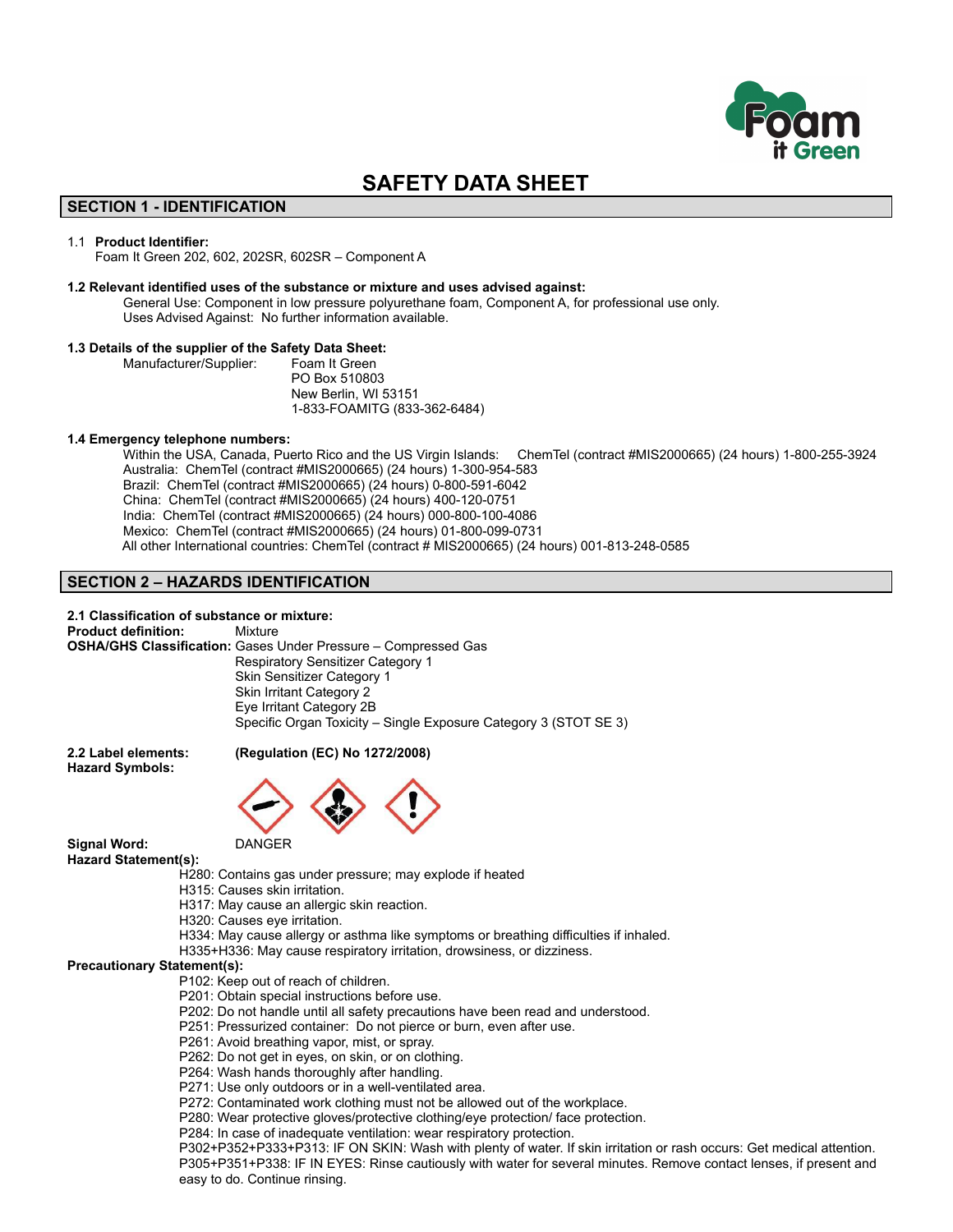P337+P313: If eye irritation persists: Get medical attention. P304+P340: IF INHALED: Remove person to fresh air and keep comfortable for breathing. P342+P312: If experiencing respiratory symptoms or feel unwell: Call a POISON CENTER or doctor. P301+P330+P331: IF SWALLOWED: Rinse mouth. Do NOT induce vomiting. P362: Take off contaminated clothing and wash it before reuse. P403+P233: Store in a well-ventilated place. Keep container tightly closed. P405: Store locked up. P410: Protect from sunlight. P411: Store at temperatures not exceeding 120°F (48°C). P412: Do not expose to temperatures exceeding 250°F (121°C). P501: Dispose of contents/container in accordance with local, state, national, and international regulations.

# **Hazards Not Otherwise Classified:**

Tetrafluoroethane vapors may displace oxygen and cause asphyxiation. System is pressurized. **1% of the mixture consists of ingredient(s) of unknown acute toxicity**

# **SECTION 3 – COMPOSITION / INFORMATION ON INGREDIENTS**

| <b>Hazardous Components</b>                                                           | CAS#                       | % by Weight |
|---------------------------------------------------------------------------------------|----------------------------|-------------|
| Polymethylene polyphenyl isocyanate containing 4,4' Methylene<br>bisphenyl isocyanate | 009016-87-9<br>000101-68-8 | $90-100%$   |
| Tetrafluoroethane                                                                     | 811-97-2                   | $5-10%$     |

# **SECTION 4 – FIRST-AID MEASURES**

### **4.1 Description of first aid measures:**

**Eyes:** Flush eyes with large amounts of water for at least 15 minutes. Get medical attention.

**Skin:** Wash skin thoroughly with large amounts of water. Consult a physician if irritation develops or persists. Remove contaminated clothing and wash before re-use. An MDI skin decontamination study demonstrated that cleaning very soon after exposure is important, and that a Polyglycol-based skin cleanser or corn oil may be more effective than soap and water.

**Inhalation:** If affected by vapors, remove patient to fresh air and get medical attention. Give oxygen or artificial respiration if necessary. Do not give stimulants. Epinephrine and similar drugs may adversely affect the heart due to a possible risk of eliciting cardiac dysrhythmias.

**Ingestion:** If swallowed, do not induce vomiting. Get medical attention immediately. The hazard of aspirating material into the lungs is greater than the hazard associated with allowing material to progress through the intestinal tract.

## **4.2 Note to physician:**

No specific antidote. Supportive care. Treatment based on judgment of the physician in response to reactions of the patient. May cause respiratory sensitization or asthma-like symptoms. Bronchodilators, Expectorants, and Antitussives may be of help. Respiratory symptoms, including pulmonary edema, may be delayed. Persons receiving significant exposure should be observed for 24-48 hours for signs of respiratory distress.

# **SECTION 5 – FIRE-FIGHTING MEASURES**

## **5.1 Extinguishing media:**

**Suitable extinguishing media:** Carbon Dioxide, Dry Chemical, or Alcohol Foam are preferred. Water is not recommended but may be applied in large amounts as a fine spray if other extinguishing media are not available.

**Unsuitable extinguishing media:** Do not use direct water stream as it may spread fire. Product reacts with water. Reaction may be violent, producing heat and gases.

### **5.2 Special hazards arising from the substance or mixture:**

During a fire dense smoke will be produced containing the original material as well as unidentified toxic or irritating compounds. Hazardous combustion products may include, but are not limited to, nitrogen oxides, isocyanates, hydrogen cyanide, carbon monoxide, and carbon dioxide. Sealed container may rupture from gases generated in a fire situation. Spills of these organic liquids on hot fibrous insulations may lead to lowering of the auto-ignition temperatures. This may result in spontaneous combustion.

# **5.3 Protective equipment / Precautions for fire-fighters:**

Fire-fighters should wear full protective fire-fighting gear including a full face piece, positive-pressure self-contained breathing apparatus (SCBA). Avoid contact with this material during fire-fighting operations. Consider fighting fire from a remote location with unmanned hose holders or monitor nozzles. Immediately withdraw all personnel from area if you hear rising sound from a venting safety device or the container discolors.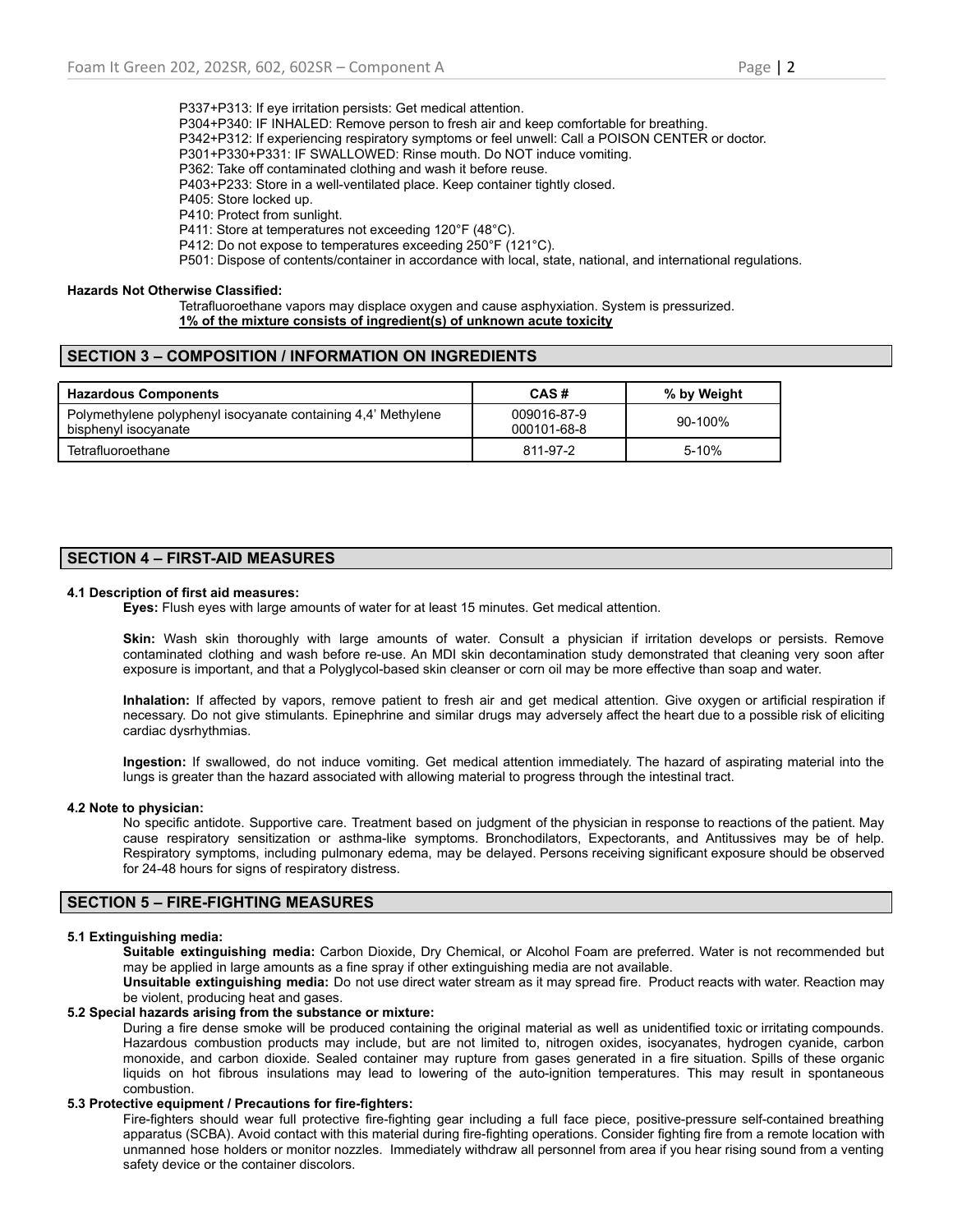# **SECTION 6 – ACCIDENTAL RELEASE MEASURES**

### **6.1 Personal precautions, protective equipment and emergency procedures:**

Always clear area and use protective equipment (as recommended in Section 8) before attempting to stop spill. Wear suitable chemical resistant clothing including foot protection. Always wear eye protection and gloves when handling this product. Avoid any contact. Barricade area. Clear non-emergency personnel from area. Keep upwind of spill. Ventilate area of leak or spill. The area must be evacuated and reentered by persons equipped for decontamination.

# **6.2 Environmental precautions:**

Contain liquid to prevent contamination of soil, surface water or ground water. Keep out of ditches, sewers, and water supplies.

# **6.3 Methods and materials for containment and cleaning up:**

Should the product enter sewers or drains, it should be pumped into an open vessel. Emergency services may need to be called to assist in the cleanup operation.

Supplies of suitable decontaminant should always be kept available. Absorb with material such as: sawdust, vermiculite, dirt, sand, clay, cob grit, Milisorb. Avoid materials such as cement powder. Collect material in suitable and properly labeled open containers. Do not place in sealed container. Prolonged contact with water results in a chemical reaction which may result in rupture of the container. Place in: poly lined fiber packs, plastic drums, or properly labeled metal containers. Remove to a well-ventilated area. Clean up floor areas. Attempt to neutralize by decontaminant solution: formulation 1: Sodium Carbonate 5-10%; Liquid Detergent 0.2%; Water to make up to 100%. Or formulation 2: Concentrated ammonia solution 3-8%; Liquid Detergent 0.2%; Water to make up 100%. If ammonia is used, use good ventilation to prevent vapor exposure. If you have any questions on how to neutralize call RHH Foam Systems, Inc.

# **SECTION 7 – HANDLING AND STORAGE**

### **7.1 Precautions for safe handling:**

Wear proper protective equipment (as recommended in Section 8) and provide proper ventilation during and after application. Avoid contact of this product with water at all times during handling and storage. Do not eat, drink, or smoke where this product is used. Keep equipment clean and use disposable containers and tools whenever possible.

### **7.2 Conditions for safe storage, including any incompatibilities:**

Store in a cool, covered, well-ventilated place away from direct sunlight. Keep container tightly closed and store locked up in an upright position. Do not expose to moisture. Do not expose to excessive heat. Do not allow to freeze. Ideal storage temperatures are 65°-90°F (18°-32°C). **Keep out of reach of children.**

# **SECTION 8 – EXPOSURE CONTROLS / PERSONAL PROTECTION**

## **8.1 Control parameters:**

| Ingredient                          | CAS#        | <b>OSHA PEL</b>                  | <b>ACGIH TLV</b>                     | <b>WEEL TWA</b>                   |
|-------------------------------------|-------------|----------------------------------|--------------------------------------|-----------------------------------|
| 4.4' Methylene bisphenyl isocyanate | 000101-68-8 | 0.2 mg/m <sup>3</sup> ; 0.02 ppm | $0.05 \,\mathrm{mq/m^3}$ ; 0.005 ppm |                                   |
| 1.1.1.2 Tetrafluoroethane           | 811-97-2    |                                  |                                      | 4240 mg/m <sup>3</sup> ; 1000 ppm |

# **8.2 Exposure controls:**

### **Engineering controls:**

Use only with adequate ventilation. Provide exhaust ventilation to control airborne concentrations. Exhaust systems should be designed to move the air away from workers and the work area. Odor is an inadequate warning of excessive exposure.

## **Protective equipment:**

**Eye protection:** Wear chemical resistant safety goggles.

**Hand protection:** Wear chemically resistant gloves such as: nitrile/butadiene (NBR), neoprene, butyl rubber or PVC (vinyl). An individual's body reaction to specific glove materials should be considered during the selection process and verified prior to the application. The break through time of the selected glove must be greater than the intended period of use.

**Other protective equipment:** Wear chemical resistant clothing such that no skin is exposed.

**Respiratory protection:** If concentration levels exceed exposure limits, use a NIOSH approved air-purifying respirator equipped with an organic vapor cartridge and particle filter (P100). Employers are required to implement a cartridge change-out schedule for such respirators. If concentration levels are unknown or extremely high use a positive-pressure self-contained breathing apparatus.

# **SECTION 9 – PHYSICAL AND CHEMICAL PROPERTIES**

### **9.1 Information on basic physical and chemical properties:**

| <b>Appearance:</b> Brown liquid   |                                                             |                                                         | <b>LFL/UFL:</b> Not Applicable.                        |
|-----------------------------------|-------------------------------------------------------------|---------------------------------------------------------|--------------------------------------------------------|
|                                   | <b>Odor:</b> Slightly musty                                 |                                                         | <b>Vapor Pressure:</b> <1 x 10 (-5) mmHg @ 25°C (77°F) |
|                                   | <b>Odor Threshold:</b> Well above the exposure limits.      | <b>Vapor Density:</b> $8.5$ (air = 1)                   |                                                        |
|                                   | <b>pH:</b> No Data.                                         | <b>Relative Density:</b> $1.24 \text{ @ } 20^{\circ}$ C |                                                        |
| <b>Melting Point:</b> No Data.    |                                                             |                                                         | <b>Solubility:</b> Reacts with water.                  |
| <b>Freezing Point:</b> No Data.   |                                                             | <b>Partition Coefficient:</b> No Data                   |                                                        |
|                                   | <b>Boiling Point:</b> $410^{\circ}F(210^{\circ}C)$ @ 5 mmHg | Auto-Ignition Temp.: $>1100^{\circ}F(600^{\circ}C)$     |                                                        |
|                                   | <b>Flash Point:</b> $>400^{\circ}$ F (204 $^{\circ}$ C)     | Viscosity: No Data                                      |                                                        |
| <b>Evaporation Rate:</b> No Data. |                                                             |                                                         |                                                        |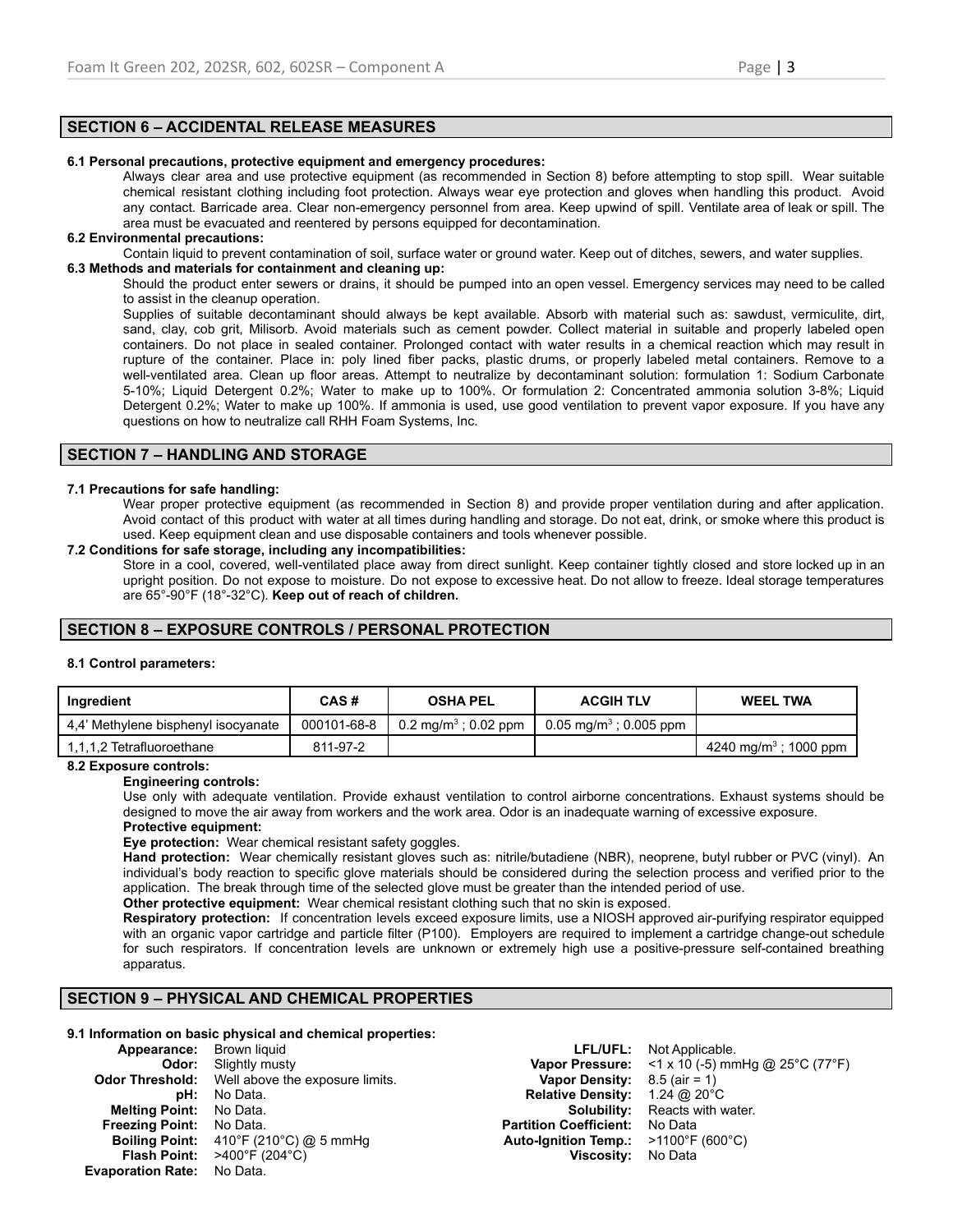# **SECTION 10 – STABILITY AND REACTIVITY**

## **10.1 Reactivity:**

No dangerous reaction known under conditions of normal use.

## **10.2 Chemical stability:**

Stable under recommended storage conditions (per section 7).

## **10.3 Possibility of hazardous reactions:**

Material reacts slowly with water releasing carbon dioxide. This reaction can cause pressure to build and closed containers to rupture. Elevated temperatures accelerate this reaction.

### **10.4 Conditions to avoid:**

Heat, flames, welding arcs, and atmospheric moisture.

## **10.5 Incompatible materials:**

Acids, alcohols, water, amines, ammonia, bases, and strong oxidizers. Avoid contact with metals such as: aluminum, zinc, brass, copper, galvanized metals, and tin.

### **10.6 Hazardous decomposition products:**

Hazardous decomposition products vary depending upon temperature, air supply, and presence of other materials. Gases, such as, carbon monoxide and carbon dioxide are likely.

## **SECTION 11 – TOXICOLOGICAL INFORMATION**

## **11.1 Information on toxicological effects:**

**Likely Routes of Exposure:** Inhalation, ingestion, skin, and eye contact.

## **Toxicity Data:**

Oral – LD50 = >10,000 mg/kg Dermal – LD50 = >2000 mg/kg

## **Effects and Symptoms:**

**Immediate:** May cause eye and skin irritation. Excessive exposure by inhalation may cause irritation of the eyes, respiratory tract, and lungs. Pulmonary edema may also occur. Tetrafluoroethane vapors may cause drowsiness or dizziness. Excessive exposure can lead to unconsciousness or asphyxiation.

**Delayed:** Respiratory symptoms may not present for several hours.

**Chronic:** May cause skin and respiratory sensitization. Skin contact may play a role in respiratory sensitization. Sensitized individuals may have allergic reactions to concentrations below exposure guidelines. Repeated, excessive exposures to MDI aerosols have been shown to cause tissue injury to the upper respiratory tract and lungs in laboratory animals. Decreased lung function has been associated with overexposure to isocyanates.

**Carcinogen:** Lung tumors have been observed in lab animals in correlation with persistent lung injury caused by repeated, excessive exposures to aerosols. Such exposures are unlikely to occur in actual working environments.

# **SECTION 12 – ECOLOGICAL INFORMATION**

## **12.1 Ecotoxicity:**

Based on information for MDI and polymeric MDI. The ecotoxicity measurement is that of the hydrolyzed product generally under conditions maximizing production of soluble species. Material is practically non-toxic to aquatic organisms on an acute basis (LC50/EC50 >100mg/L in the most sensitive species). The LC50 for earthworm eisenia foetida is >1000 mg/kg.

## **12.2 Persistence and degradability:**

In the aquatic and terrestrial environment, material reacts with water forming predominantly insoluble polymers which appear to be stable. In the atmospheric environment, material is expected to have a short tropospheric half-life, based on calculations and by analogy with related diisocyanates.

## **12.3 Bioaccumulative potential:**

No data available.

## **12.4 Mobility in soil:**

Movement is expected to be limited by the product's reactivity with water, forming predominantly insoluble polymers.

## **12.5 Results of PBT and vPvB assessment:**

# No data available.

# **12.6 Other adverse effects:**

None known.

# **SECTION 13 – DISPOSAL CONSIDERATIONS**

## **13.1 Waste treatment methods:**

## **Procedure for handling empty or partially used disposable cylinders:**

Foam it Green<sup>®</sup> is best disposed of as solid material as opposed to the liquid chemicals. To that end, we recommend the following: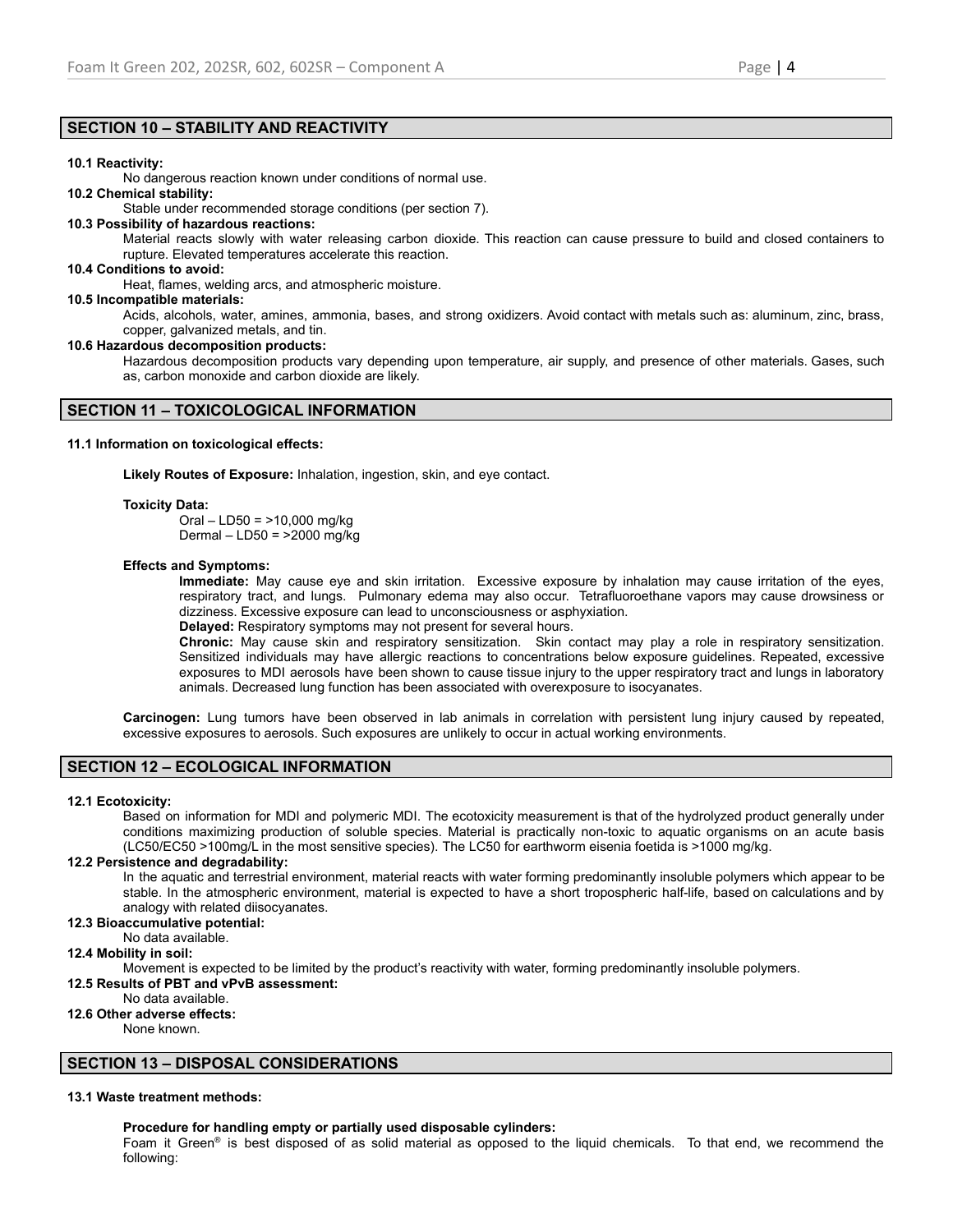Empty remaining chemicals, if any, into a waste container. Make sure that the waste container contains both "A" and "B" chemicals. They do not have to be on ratio, but they both must be present. Mix the waste chemical blend with a stick so that it becomes a solid substance. This substance can then be disposed of as solid industrial waste.

VENTING OF THE TANKS: Turn the tanks upside down. Open tank valves. Leave in this position for 24 hours. Any remaining pressure should be evacuated from the tanks within this period of time.

If only one of the chemicals remains within the container, the chemical must be absorbed and possibly neutralized before disposal. **For "A" chemical remaining, follow this procedure:** Always wear respiratory protection. After venting tanks, empty "A" chemical into a waste container. Absorb chemical with a dry oil-absorbent material (for example sawdust or vermiculite). Remove to an outdoor or extremely well ventilated area. Decontaminate with solution of 90-95 parts water, 2–8 parts aqueous ammonia solution and .03-.05 parts liquid detergent. Be sure to add 10%-20% of this decontamination solution to the absorbed chemical. DO NOT SEAL THE CONTAINER. Allow to stand for 72 to 96 hours. Dispose of as solid industrial waste.

**Waste, Residue, or Chemical:** DO NOT DUMP INTO ANY SEWERS, ON THE GROUND, OR INTO ANY BODY OF WATER. The preferred option for disposal is sending waste to a licensed and permitted recycler, reclaimer, incinerator, or other thermal destruction device. All disposal methods must be in compliance with local, state, national, and international regulations. Compliance with these regulations is the sole responsibility of the waste generator. FOAM IT GREEN INC. HAS NO CONTROL OVER THE MANAGEMENT PRACTICES OR MANUFACTURING PROCESSES OF PARTIES HANDLING OR USING THIS MATERIAL. THE INFORMATION HERE PERTAINS ONLY TO THE PRODUCT AS SHIPPED IN ITS INTENDED CONDITION.

**Container:** Containers may contain residue and should be treated with the same considerations as the product itself. Dispose of vented empty tanks as ordinary industrial waste. Check with your City Department of Public Works for more information.

## **Procedure for handling empty refillable tanks:**

Refillable tanks, measuring in 9 gallons or larger, should be returned to Foam It Green Inc., where they will be cleaned, refilled and re-distributed.

# **SECTION 14 – TRANSPORT INFORMATION**

**Note:** The U.S. Department of Transportation requires that any person preparing a hazardous material for shipping, including packing, marking, labeling and preparation of documents must be trained in accordance with 49 CFR Parts 100 – 185. Contact the U.S. Department of Transportation, Pipeline and Hazardous Materials Safety Administration at <http://phmsa.dot.gov/hazmat> at 1-800-467-4922 or email: [phmsa.hm-training@dot.gov](mailto:phmsa.hm-training@dot.gov) for information on their CD ROM Training Module for Hazardous Materials Transportation.

|                                                  | Foam It Green 202, 202SR, 602, 602SR                                                                                                                                                                               |
|--------------------------------------------------|--------------------------------------------------------------------------------------------------------------------------------------------------------------------------------------------------------------------|
| DOT<br>(Ground)                                  | <b>UN #: UN3500</b><br><b>Shipping Name:</b> Chemical Under Pressure, N.O.S. (Nitrogen)<br><b>Shipping Class: 110</b><br><b>Hazard Class: 2.2</b><br><b>Packing Group: N/A</b>                                     |
| <b>IMDG</b><br>(Ocean)                           | <b>UN #: UN3500</b><br><b>Shipping Name:</b> Chemical Under Pressure, N.O.S. (Nitrogen)<br>Hazard Class: 2.2 Packing Group: N/A<br><b>Marine Pollutant: No</b>                                                     |
| IATA<br>(Air)                                    | <b>UN #: UN3500</b><br><b>Shipping Name:</b> Chemical Under Pressure, N.O.S. (Nitrogen)<br>Hazard Class: 2.2 Packing Group: N/A<br><b>Packing Instructions: 218</b>                                                |
| <b>Bulk</b><br><b>Transport</b><br>$($ >5000 lb) | <b>UN #: UN3500</b><br><b>Shipping Name:</b> Chemical Under Pressure, N.O.S.<br>(Nitrogen), RQ (Methylene Diphenyl Diisocyanate)<br>Hazard Class: 2.2 Packing Group: N/A<br><b>Special Precautions: None known</b> |

**Note:** Additional certifications are required to ship hazardous material by ocean (IMDG) and air (IATA).

## **SECTION 15 – REGULATORY INFORMATION**

### **15.1 Safety, health, and environmental regulations/legislations specific for the substance or mixture: (Not meant to be all-inclusive – selected regulations represented)**

**NOTICE:** The information herein is presented in good faith and believed to be accurate as of the effective date shown below. However, no warranty, express or implied is given. Regulatory requirements are subject to change and may differ from one location to another. It is the buyer's responsibility to ensure that its activities comply with federal, state, provincial, and local laws. The following specific information is made for the purpose of complying with numerous federal, state, provincial, and local laws and regulations.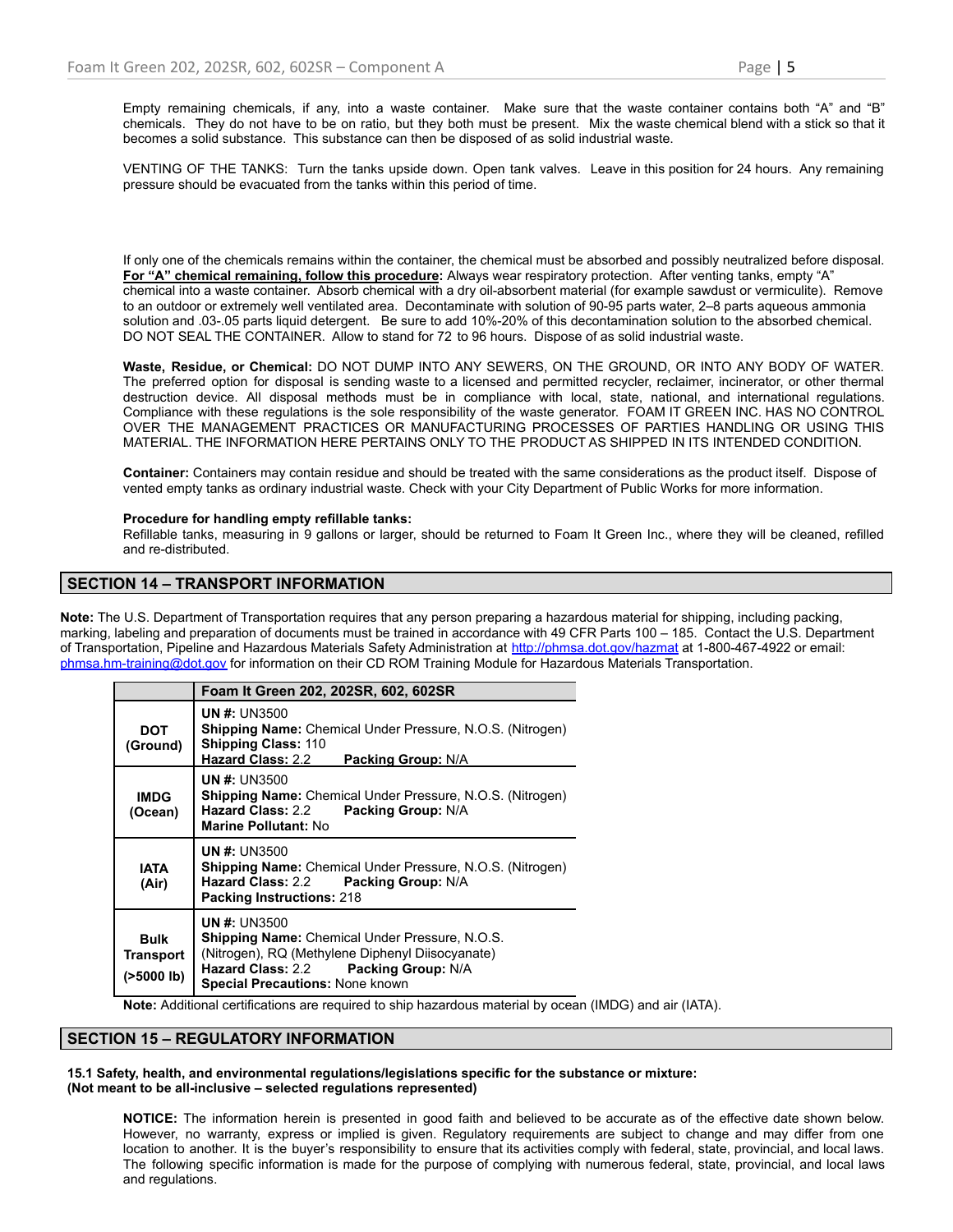## **U.S. Federal Regulations:**

**SARA 313 Information:** This product contains the following substances subject to the reporting requirements of Section 313 of Title III of the Superfund Amendments and Reauthorization Act of 1986 and 40 CFR Part 372:

| Chemical Name                          | CAS #       | Concentration |
|----------------------------------------|-------------|---------------|
| Methylene Bis(Phenylisocyanate) (MDI)  | 000101-68-8 | 42-45%        |
| Polymeric Diphenylmethane Diisocyanate | 009016-87-9 | 100%          |

**SARA Hazard Category:** This product has been reviewed according to the EPA "Hazard Categories" promulgated under Sections 311 and 312 of the Superfund Amendments and Reauthorization Act of 1986 (SARA Title III) and is considered, under applicable definitions, to meet the following categories:

> An immediate health hazard A delayed health hazard

## **Toxic Substances Control Act (TSCA):**

All ingredients are on the TSCA inventory or are not required to be listed on the TSCA inventory.

The CAS numbers for TSCA are: CAS# 009016-87-9

CAS# 000101-68-8

**State Right-To-Know:** The following product components are cited on certain lists as mentioned.

| <b>Chemical Name</b>                   | CAS #       | LIST                       |
|----------------------------------------|-------------|----------------------------|
| Methylene Bis(Phenylisocyanate) (MDI)  | 000101-68-8 | PA3<br>NJ3.<br>PA1<br>NJ2. |
| Polymeric Diphenylmethane Diisocyanate | 009016-87-9 | NJ <sub>2</sub>            |

NJ2 = New Jersey Environmental Hazardous Substance (present at greater than or equal to 1.0%).

NJ3 = New Jersey Workplace Hazardous Substance (present at greater than or equal to 1.0%).

PA1 = Pennsylvania Hazardous Substance (present at greater than or equal to 1.0%)

PA3 = Pennsylvania Environmental Hazardous Substance (present at greater than or equal to 1.0%)

**OSHA Hazard Communication Standard:** This product is a "Hazard Chemical" as defined by the OSHA Hazard Communication Standard, 29 CFR 1910.1200.

**Comprehensive Environmental Response Compensation and Liability Act (CERCLA, or Superfund):** This product contains the following substance(s) listed as "Hazardous Substances: under CERCLA which may require reporting of releases:

| Chemical Name                        | -44<br>CAS #     | <b>Reportable Quantity (Ibs.,</b> | %<br>Product<br>-ir |
|--------------------------------------|------------------|-----------------------------------|---------------------|
| isocvanate<br>Methvlene<br>bisphenyl | 8-68-،<br>000101 | 5000                              | '-45%<br>ΛC         |

### **Canadian Regulations:**

**WHMIS Information:** The Canadian Workplace Hazardous Materials System (WHMIS) Classification for this product is:

D2A – Respiratory tract sensitizer.

D2B – Eye or skin irritant.

D2B – Skin sensitizer.

**CPR Statement:** This product has been classified in accordance with the hazard criteria of the Canadian Controlled Products Regulations (CPR) and this Safety Data Sheet contains all the information required by the CPR.

**Hazardous Products Act Information:** This product contains the following ingredients which are Controlled Products and/or on the Ingredient Disclosure List (Canadian HPA Section 13 and 14):

| Components                               | CAS #            | Weiaht<br>% bv |
|------------------------------------------|------------------|----------------|
| (MDI)<br>Methylene Bis(Phenylisocyanate) | 1-68-8<br>000101 | 42-45%         |
| Polymeric Diphenylmethane Diisocyanate   | 009016-87-9      | 90-100%        |

# **SECTION 16 – OTHER INFORMATION**

| Health                 |                    |
|------------------------|--------------------|
| Flammability           |                    |
| Reactivity             |                    |
| <b>SPECIAL HAZARD:</b> | <b>Avoid Water</b> |
|                        |                    |

**Other Information:** The reaction of polyols and isocyanates generate heat. Contact of the reacting materials with skin or eyes can cause severe burns and may be difficult to remove from the affected areas. In addition, such contact increases the risk of isocyanate vapors.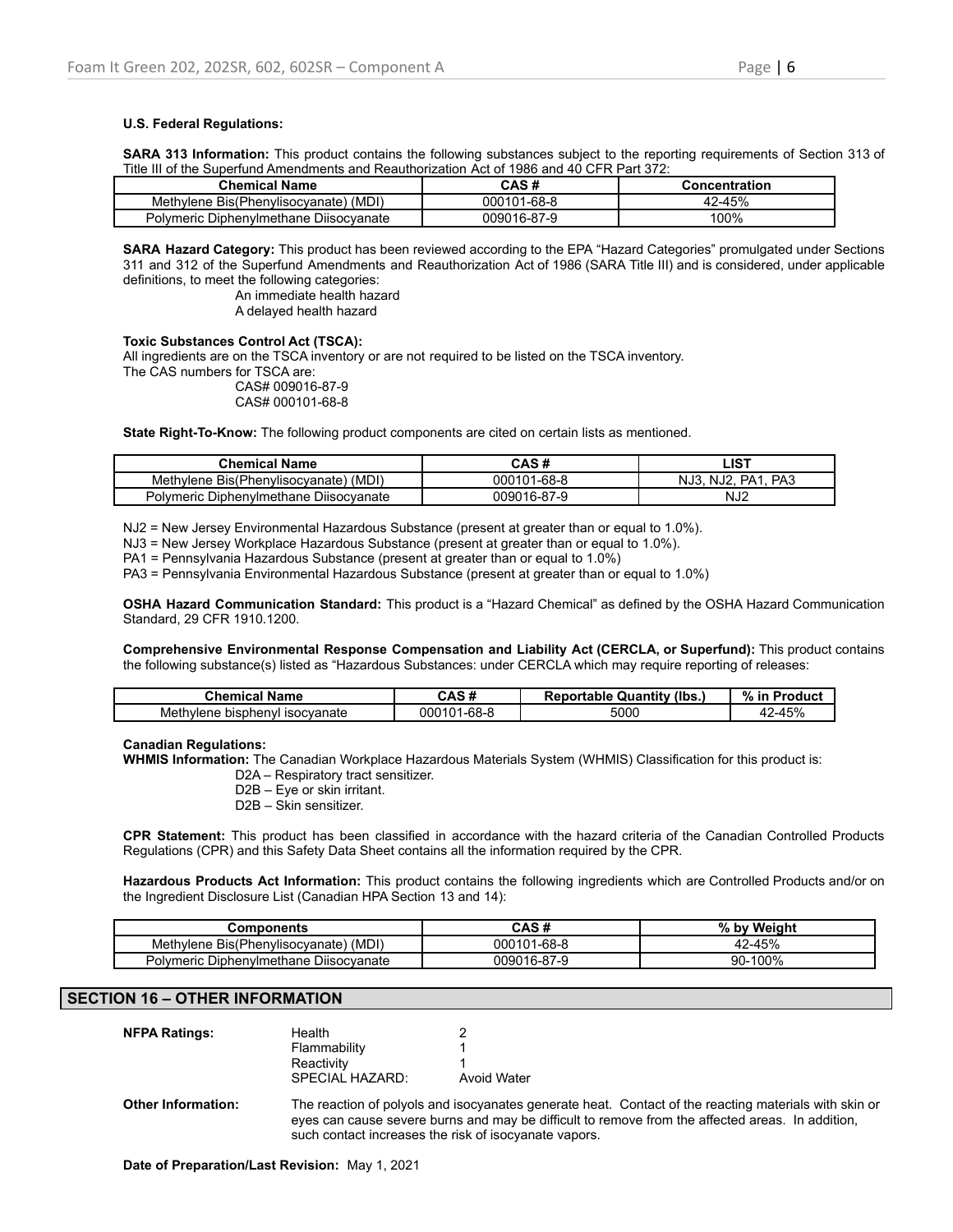**Prepared by:** Foam It Green

**WHILE THE INFORMATION AND RECOMMENDATIONS SET FORTH HEREIN ARE BELIEVED TO BE ACCURATE AS OF THE DATE HEREOF, FOAM IT GREEN MAKES NO WARRANTY WITH RESPECT THERETO AND DISCLAIMS ANY LIABILITY FROM RELIANCE THEREON.**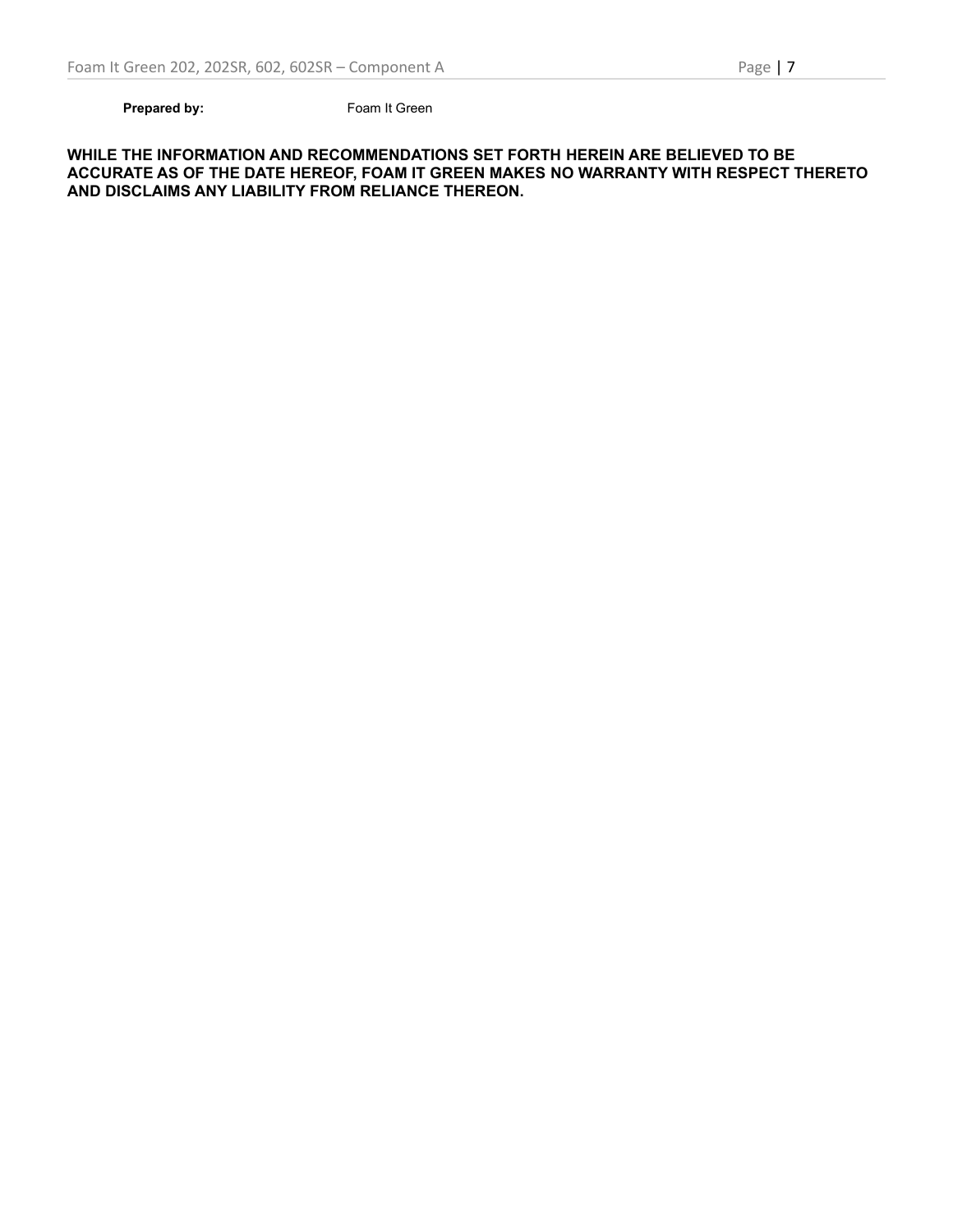

# **SAFETY DATA SHEET**

# **SECTION 1 - IDENTIFICATION**

### **1.1 Product Identifier:**

Foam It Green 202, 602, 202SR, 602SR – Component B

### **1.2 Relevant identified uses of the substance or mixture and uses advised against:**

General Use: Component in low pressure polyurethane foam, Component B, for professional use only. Uses Advised Against: No further information available.

#### **1.3 Details of the supplier of the Safety Data Sheet:**

Manufacturer/Supplier: Foam It Green

PO Box 510803 New Berlin, WI 53151 1-833-FOAMITG (833-362-6484)

### **1.4 Emergency telephone numbers:**

Within the USA, Canada, Puerto Rico and the US Virgin Islands: ChemTel (contract #MIS2000665) (24 hours) 1-800-255-3924 Australia: ChemTel (contract #MIS2000665) (24 hours) 1-300-954-583 Brazil: ChemTel (contract #MIS2000665) (24 hours) 0-800-591-6042 China: ChemTel (contract #MIS2000665) (24 hours) 400-120-0751 India: ChemTel (contract #MIS2000665) (24 hours) 000-800-100-4086 Mexico: ChemTel (contract #MIS2000665) (24 hours) 01-800-099-0731 All other International countries: ChemTel (contract # MIS2000665) (24 hours) 001-813-248-0585

## **SECTION 2 – HAZARDS IDENTIFICATION**

## **2.1 Classification of substance or mixture:**

**Product definition:** Mixture **OSHA/GHS Classification:** Gases Under Pressure – Compressed Gas Skin Irritant Category 2 Skin Irritant Category 2B Specific Target Organ Toxicity – Single Exposure Category 3

**Hazard Symbols:**

### **2.2 Label elements: (Regulation (EC) No 1272/2008)**



**Signal Word:** DANGER **Hazard Statement(s):**

H280: Contains gas under pressure; may explode if heated

- H315: Causes skin irritation.
- H320: Causes eye irritation.
- H335: May cause respiratory irritation.
- H360: May damage fertility or the unborn child if ingested.

**Precautionary Statement(s):**

- P102: Keep out of reach of children.
- P201: Obtain special instructions before use.
- P202: Do not handle until all safety precautions have been read and understood.
- P251: Pressurized container: Do not pierce or burn, even after use.
- P261: Avoid breathing vapor, mist, or spray.
- P264: Wash hands thoroughly after handling.
- P271: Use only outdoors or in a well-ventilated area.
- P281: Wear protective gloves/protective clothing/eye protection/ face protection.
- P285: In case of inadequate ventilation: wear respiratory protection.

P302+P352+P332+P313: IF ON SKIN: Wash with plenty of water. If skin irritation occurs: Get medical attention. P305+P351+P338: IF IN EYES: Rinse cautiously with water for several minutes. Remove contact lenses, if present and easy to do. Continue rinsing.

P337+P313: If eye irritation persists: Get medical attention.

P304+P340: IF INHALED: Remove person to fresh air and keep comfortable for breathing.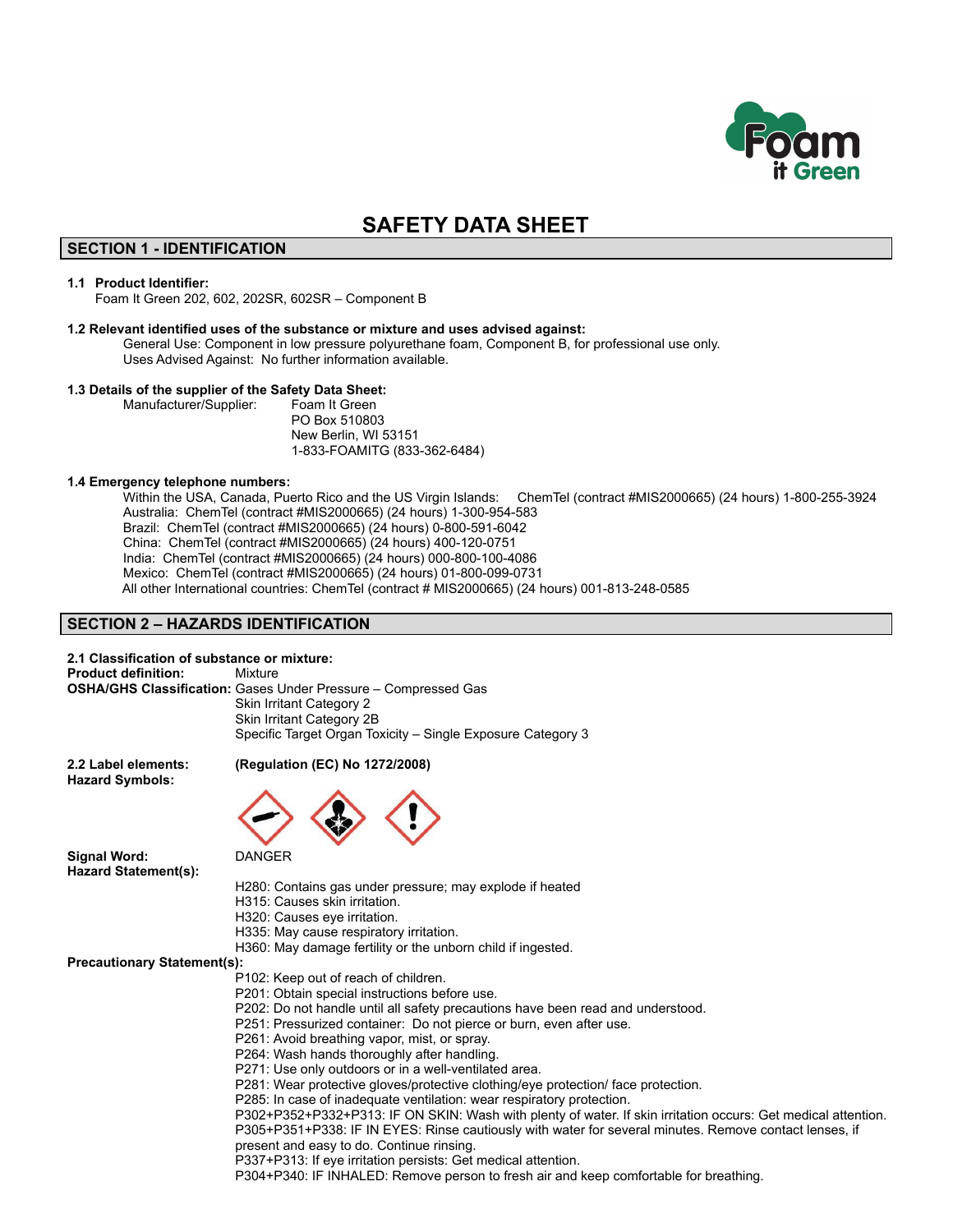P342+P312: If experiencing respiratory symptoms or feel unwell: Call a POISON CENTER or doctor. P301+P330+P331: IF SWALLOWED: Rinse mouth. Do NOT induce vomiting.

- P362: Take off contaminated clothing and wash it before reuse.
- P403+P233: Store in a well-ventilated place. Keep container tightly closed.
- P405: Store locked up.
- P410: Protect from sunlight.
- P411: Store at temperatures not exceeding 120°F (48°C).

P412: Do not expose to temperatures exceeding 250°F (121°C).

P501: Dispose of contents/container in accordance with local, state, national, and international regulations.

### **Hazards Not Otherwise Classified:**

Contains substances that can displace oxygen in the air.

# **SECTION 3 – COMPOSITION / INFORMATION ON INGREDIENTS**

| <b>Hazardous Components</b>    | CAS#       | % by Weight |
|--------------------------------|------------|-------------|
| Polyol Blend                   | Unassigned | 40%         |
| <b>Flame Retardant Mixture</b> | Unassigned | 20%         |
| Tetrafluoroethane, 1,1,1,2-    | 811-97-2   | 15-20%      |

# **SECTION 4 – FIRST-AID PROCEDURES**

### **4.1 Description of first aid measures:**

**Eyes:** Flush eyes with large amounts of water for at least 15 minutes. Get medical attention.

**Skin:** Wash skin thoroughly with large amounts of water. Consult a physician if irritation develops or persists. Remove contaminated clothing and wash before re-use.

**Inhalation:** If affected by vapors, remove patient to fresh air and get medical attention. Give oxygen or artificial respiration if necessary. Do not give stimulants. Epinephrine and similar drugs may adversely affect the heart due to a possible risk of eliciting cardiac dysrhythmias.

**Ingestion:** If swallowed, do not induce vomiting. Get medical attention immediately. The hazard of aspirating material into the lungs is greater than the hazard associated with allowing material to progress through the intestinal tract.

## **SECTION 5 – FIRE-FIGHTING MEASURES**

### **5.1 Extinguishing media:**

**Suitable extinguishing media:** Carbon Dioxide, Dry Chemical, or Alcohol Foam are preferred. Water is not recommended but may be applied in large amounts as a fine spray if other extinguishing media are not available.

**Unsuitable extinguishing media:** Do not use direct water stream as it may spread fire.

# **5.2 Special hazards arising from the substance or mixture:**

May emit toxic or irritation fumes if burned. Sealed containers may build pressure if exposed to high temperatures as experienced in a fire. If safe to do, spray containers exposed to fire and heat with water to keep cool.

## **5.3 Protective equipment / Precautions for fire-fighters:**

Fire-fighters should wear full protective fire-fighting gear including a full face piece, positive-pressure self-contained breathing apparatus (SCBA). Avoid contact with this material during fire-fighting operations. Consider fighting fire from a remote location with unmanned hose holders or monitor nozzles. Immediately withdraw all personnel from area if you hear rising sound from a venting safety device or the container discolors.

# **SECTION 6 – ACCIDENTAL RELEASE MEASURES**

### **6.1 Personal precautions, protective equipment and emergency procedures:**

Always clear area and use protective equipment (as recommended in Section 8) before attempting to stop spill. Wear suitable chemical resistant clothing including foot protection. Always wear eye protection and gloves when handling this product. Avoid any contact. Barricade area. Clear non-emergency personnel from area. Keep upwind of spill. Ventilate area of leak or spill. The area must be evacuated and reentered by persons equipped for decontamination.

## **6.2 Environmental precautions:**

Contain liquid to prevent contamination of soil, surface water or ground water. Keep out of ditches, sewers, and water supplies. **6.3 Methods and materials for containment and cleaning up:**

Contain and absorb spill with inert absorbent material. Shovel material into properly labeled containers for disposal.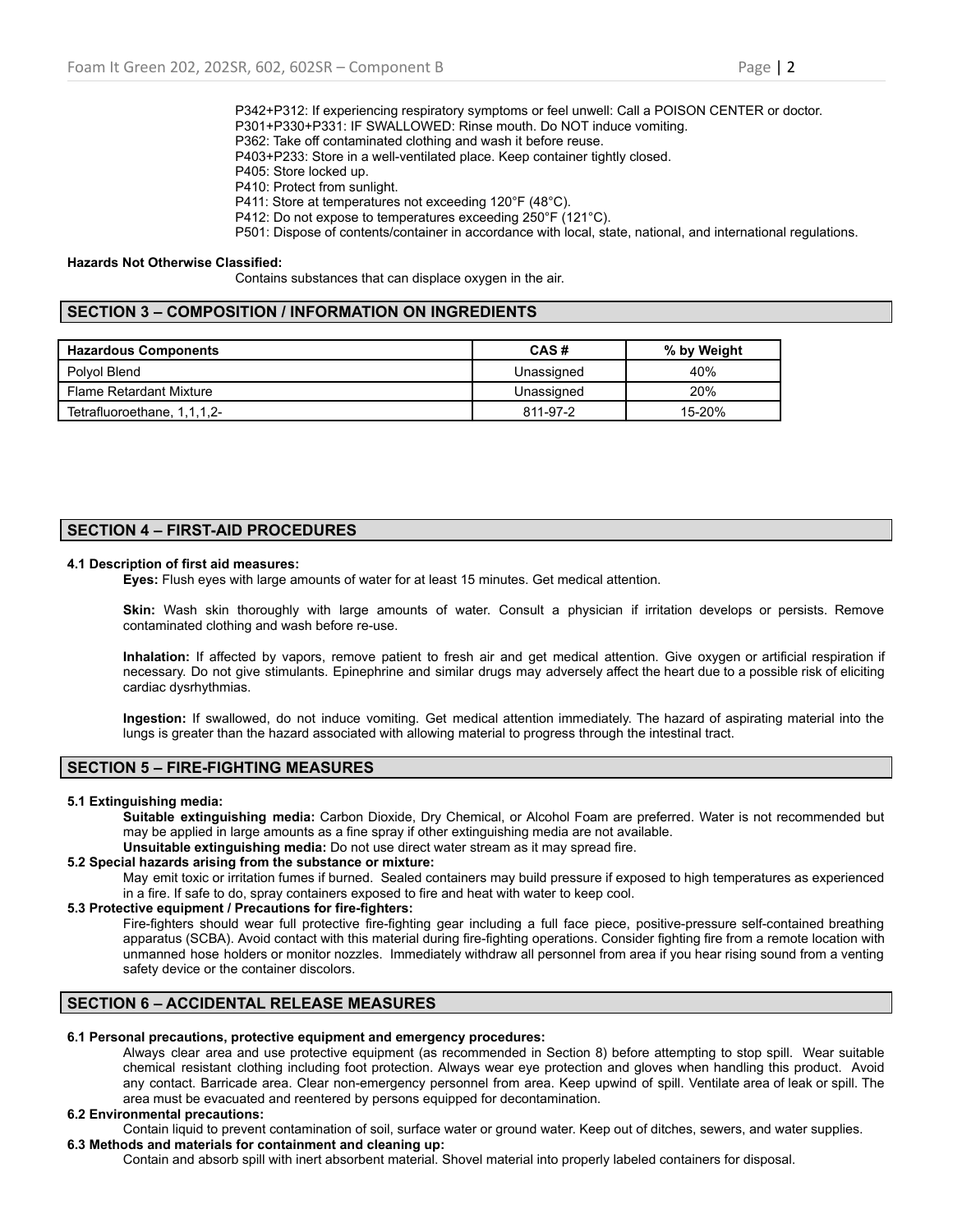## **SECTION 7 – HANDLING AND STORAGE**

## **7.1 Precautions for safe handling:**

Wear proper protective equipment (as recommended in Section 8) and provide proper ventilation during and after application. Avoid contact of this product with water at all times during handling and storage. Do not eat, drink, or smoke where this product is used. Keep equipment clean and use disposable containers and tools whenever possible.

### **7.2 Conditions for safe storage, including any incompatibilities:**

Store in a cool, covered, well-ventilated place away from direct sunlight. Keep container tightly closed and store locked up in an upright position. Do not expose to moisture. Do not expose to excessive heat. Do not allow to freeze. Ideal storage temperatures are 65°-90°F (18°-32°C). **Keep out of reach of children.**

### **SECTION 8 – EXPOSURE CONTROLS / PERSONAL PROTECTION**

### **8.1 Control parameters:**

| Ingredient                       | CAS #    | <b>OSHA PEL</b> | <b>ACGIH TLV</b> | <b>WEEL TWA</b>                    |
|----------------------------------|----------|-----------------|------------------|------------------------------------|
| 111<br>1,1,1,2 Tetrafluoroethane | 811-97-2 |                 |                  | 1000 ppm<br>4240 ma/m <sup>3</sup> |

### **8.2 Exposure controls:**

apparatus.

#### **Engineering controls:**

Mechanical or local exhaust is required to keep airborne concentrations at safe levels. Exhaust systems should be monitored regularly in case of obstruction.

### **Protective equipment:**

**Eye protection:** Wear chemical resistant safety goggles.

**Hand protection:** Wear chemically resistant gloves such as: nitrile/butadiene (NBR), neoprene, butyl rubber or PVC (vinyl). An individual's body reaction to specific glove materials should be considered during the selection process and verified prior to the application. The break through time of the selected glove must be greater than the intended period of use. **Other protective equipment:** Wear chemical resistant clothing such that no skin is exposed.

**Respiratory protection:** If concentration levels exceed exposure limits, use a NIOSH approved air-purifying respirator equipped with an organic vapor cartridge and particle filter (P100). Employers are required to implement a cartridge change-out schedule for such respirators. If concentration levels are unknown or extremely high use a positive-pressure self-contained breathing

## **SECTION 9 – PHYSICAL AND CHEMICAL PROPERTIES**

### **9.1 Information on basic physical and chemical properties:**

|                                | <b>Appearance:</b> Blue Amber liquid                    | <b>LFL/UFL:</b> No Data               |                                                                    |
|--------------------------------|---------------------------------------------------------|---------------------------------------|--------------------------------------------------------------------|
|                                | <b>Odor:</b> Faint ethereal odor                        |                                       | <b>Vapor Pressure:</b> <25 psia @ $25^{\circ}$ C (77 $^{\circ}$ F) |
| <b>Odor Threshold: No Data</b> |                                                         |                                       | Vapor Density: Heavier than air                                    |
|                                | <b>pH:</b> No Data                                      |                                       | <b>Relative Density:</b> 1.16 @ 25°C (77°F)                        |
| <b>Melting Point:</b> No Data  |                                                         |                                       | <b>Solubility:</b> Negligibly soluble in water $(0.1\%)$           |
| <b>Freezing Point:</b> No Data |                                                         | <b>Partition Coefficient:</b> No Data |                                                                    |
| <b>Boiling Point:</b> No Data  |                                                         | <b>Auto-Ignition Temp.:</b> No Data   |                                                                    |
|                                | <b>Flash Point:</b> $>300^{\circ}$ F (149 $^{\circ}$ C) | Viscosity: No Data                    |                                                                    |
|                                | <b>Evaporation Rate:</b> Faster than n-butyl acetate    |                                       |                                                                    |

## **SECTION 10 – STABILITY AND REACTIVITY**

### **10.1 Reactivity:**

Polyols react with isocyanates generating heat and gases. If product is contaminated pressure may build to hazardous levels in sealed containers.

# **10.2 Chemical stability:**

Stable under recommended storage conditions (per section 7).

## **10.3 Possibility of hazardous reactions:**

Hazardous polymerization will not occur.

## **10.4 Conditions to avoid:**

Open flames, welding arcs, and other high temperature source can induce thermal decomposition.

### **10.5 Incompatible materials:**

Avoid long storage in aluminum, other alkali or alkaline earth metals, or their alloys.

### **10.6 Hazardous decomposition products:**

Carbon monoxide, carbon dioxide, hydrogen chloride and/or hydrogen fluoride, traces of phosphorous oxides, and traces of carbonyl halides such as phosgene.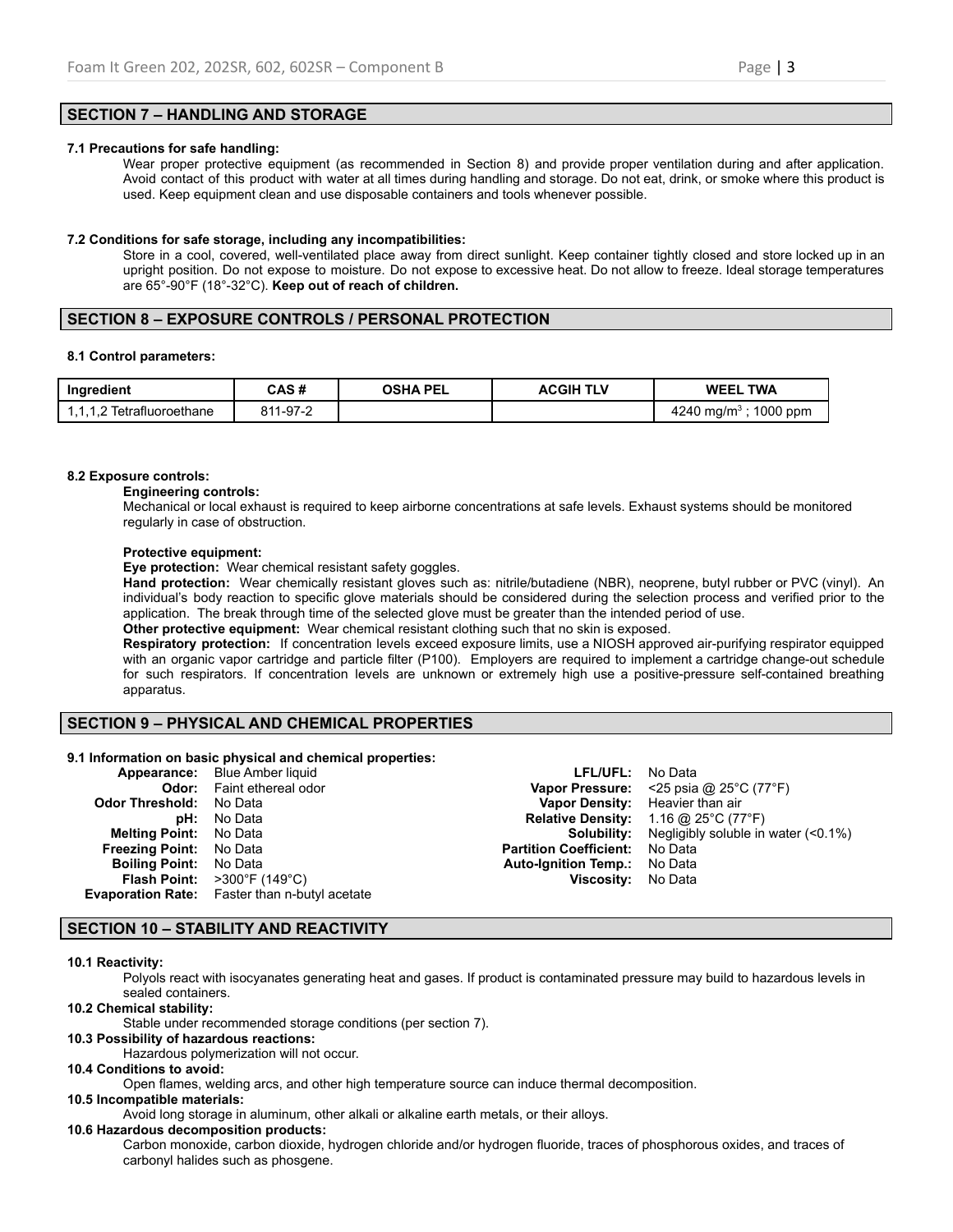## **SECTION 11 – TOXICOLOGICAL INFORMATION**

### **11.1 Information on toxicological effects:**

**Likely Routes of Exposure:** Inhalation, ingestion, skin, and eye contact. **Toxicity Data:** Oral – LD50 (Estimated) =  $>2400$  mg/kg

Dermal – LD50 (Estimated) = >2300 mg/kg

### **Effects and Symptoms:**

**Immediate:** Liquid contact can cause eye damage. Vapors may be irritating to eyes. Skin contact may cause irritation. Excessive inhalation of Tetrafluoroethane vapors can cause respiratory irritation, dizziness, and drowsiness. They may even cause unconsciousness or asphyxiation.

**Delayed:** If not properly cared for areas of skin exposure may develop serious irritation and drying.

**Chronic:** Ingestion may be damaging to fertility and the unborn child. Consult a physician if exposed. . Overexposure to Tetrafluoroethane can cause cardiac sensitization to epinephrine.

# **SECTION 12 – ECOLOGICAL INFORMATION**

## **12.1 Ecotoxicity:**

No data available

- **12.2 Persistence and degradability:** No data available
- **12.3 Bioaccumulative potential:** No data available.

**12.4 Mobility in soil:**

No data available

**12.5 Results of PBT and vPvB assessment:**

No data available.

### **12.6 Other adverse effects:**

This product contains a substance that may be toxic to fish and aquatic organisms.

**Note:** While there is no data on the ecotoxicity of this product it is always best practice, when handling any chemical, to prevent it from entering drains, sewers, soil, or any bodies of water.

# **SECTION 13 – DISPOSAL CONSIDERATIONS**

### **13.1 Waste treatment methods:**

### **Procedure for handling empty or partially used disposable cylinders:**

Foam it Green<sup>®</sup> is best disposed of as solid material as opposed to the liquid chemicals. To that end, we recommend the following:

Empty remaining chemicals, if any, into a waste container. Make sure that the waste container contains both "A" and "B" chemicals. They do not have to be on ratio, but they both must be present. Mix the waste chemical blend with a stick so that it becomes a solid substance. This substance can then be disposed of as solid industrial waste.

VENTING OF THE TANKS: Turn the tanks upside down. Open tank valves. Leave in this position for 24 hours. Any remaining pressure should be evacuated from the tanks within this period of time.

If only one of the chemicals remains within the container, the chemical must be absorbed and possibly neutralized before disposal. **For "B" chemical remaining, follow this procedure:** After venting tanks, empty "B" chemical into waste container. Absorb with dry oil-absorbent material (for example sawdust or vermiculite). Dispose of as ordinary industrial waste.

**Waste, Residue, or Chemical:** DO NOT DUMP INTO ANY SEWERS, ON THE GROUND, OR INTO ANY BODY OF WATER. The preferred option for disposal is sending waste to a licensed and permitted recycler, reclaimer, incinerator, or other thermal destruction device. All disposal methods must be in compliance with local, state, national, and international regulations. Compliance with these regulations is the sole responsibility of the waste generator. FOAM IT GREEN, INC. HAS NO CONTROL OVER THE MANAGEMENT PRACTICES OR MANUFACTURING PROCESSES OF PARTIES HANDLING OR USING THIS MATERIAL. THE INFORMATION HERE PERTAINS ONLY TO THE PRODUCT AS SHIPPED IN ITS INTENDED CONDITION.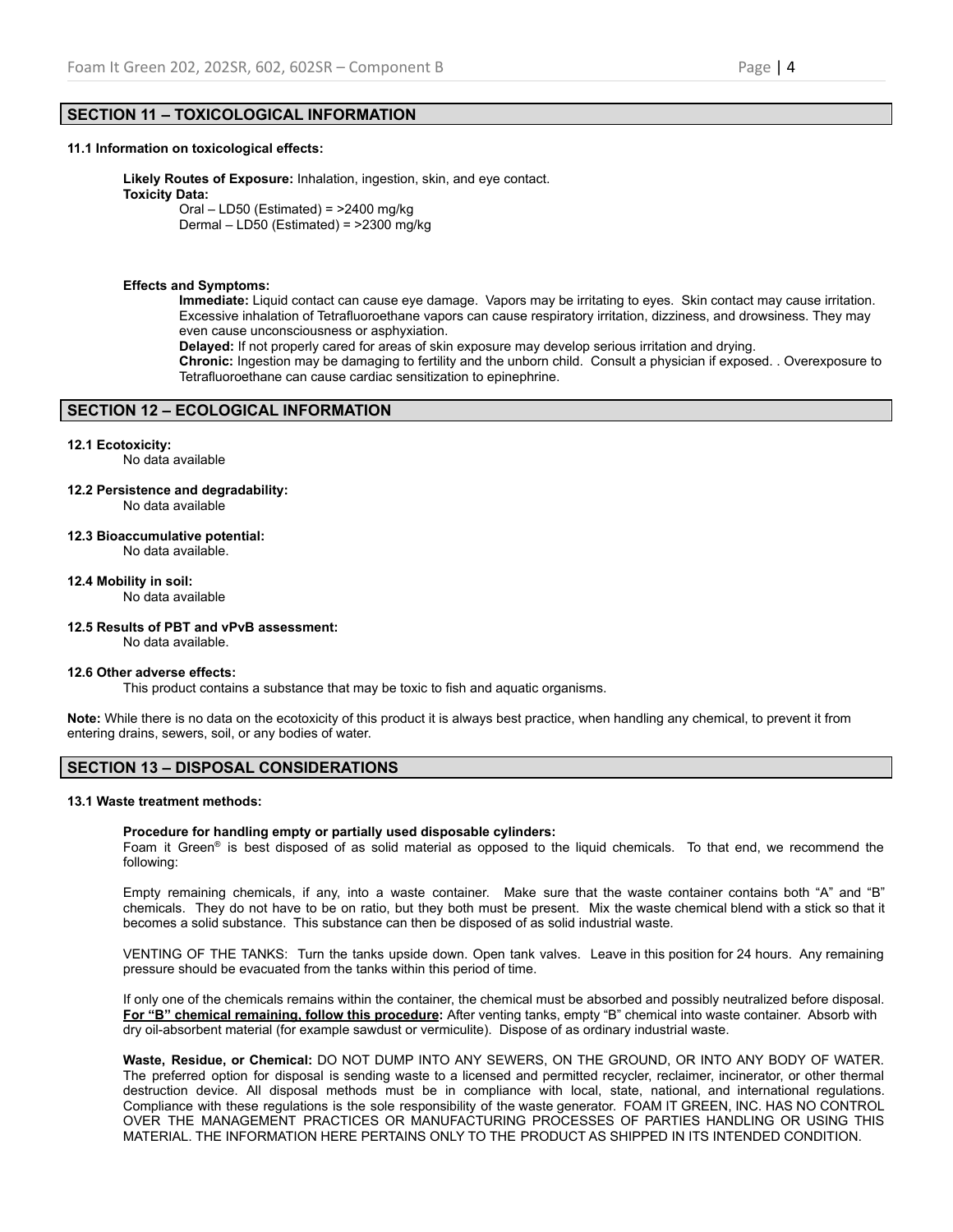**Container:** Containers may contain residue and should be treated with the same considerations as the product itself. Dispose of vented empty tanks as ordinary industrial waste. Check with your City Department of Public Works for more information.

## **Procedure for handling empty refillable tanks:**

Refillable tanks, measuring in 9 gallons or larger, should be returned to Foam It Green Inc., where they will be cleaned, refilled and re-distributed.

## **SECTION 14 – TRANSPORT INFORMATION**

**Note:** The U.S. Department of Transportation requires that any person preparing a hazardous material for shipping, including packing, marking, labeling and preparation of documents must be trained in accordance with 49 CFR Parts 100 – 185. Contact the U.S. Department of Transportation, Pipeline and Hazardous Materials Safety Administration at <http://phmsa.dot.gov/hazmat> at 1-800-467-4922 or email: [phmsa.hm-training@dot.gov](mailto:phmsa.hm-training@dot.gov) for information on their CD ROM Training Module for Hazardous Materials Transportation.

|                                                  | Foam It Green 202, 202SR, 602, 602SR                                                                                                                                                                               |
|--------------------------------------------------|--------------------------------------------------------------------------------------------------------------------------------------------------------------------------------------------------------------------|
| <b>DOT</b><br>(Ground)                           | <b>UN #: UN3500</b><br><b>Shipping Name:</b> Chemical Under Pressure, N.O.S. (Nitrogen)<br><b>Shipping Class: 110</b><br>Hazard Class: 2.2<br><b>Packing Group: N/A</b>                                            |
| <b>IMDG</b><br>(Ocean)                           | <b>UN #: UN3500</b><br><b>Shipping Name:</b> Chemical Under Pressure, N.O.S. (Nitrogen)<br>Hazard Class: 2.2<br>Packing Group: N/A<br>Marine Pollutant: No                                                         |
| IATA<br>(Air)                                    | <b>UN #: UN3500</b><br><b>Shipping Name:</b> Chemical Under Pressure, N.O.S. (Nitrogen)<br>Hazard Class: 2.2 Packing Group: N/A<br><b>Packing Instructions: 218</b>                                                |
| <b>Bulk</b><br><b>Transport</b><br>$($ >5000 lb) | <b>UN #: UN3500</b><br><b>Shipping Name:</b> Chemical Under Pressure, N.O.S.<br>(Nitrogen), RQ (Methylene Diphenyl Diisocyanate)<br>Hazard Class: 2.2 Packing Group: N/A<br><b>Special Precautions: None known</b> |

**Note:** Additional certifications are required to ship hazardous material by ocean (IMDG) and air (IATA).

# **SECTION 15 – REGULATORY INFORMATION**

## **15.1 Safety, health, and environmental regulations/legislations specific for the substance or mixture:**

### **(Not meant to be all-inclusive – selected regulations represented)**

**NOTICE:** The information herein is presented in good faith and believed to be accurate as of the effective date shown below. However, no warranty, express or implied is given. Regulatory requirements are subject to change and may differ from one location to another. It is the buyer's responsibility to ensure that its activities comply with federal, state, provincial, and local laws. The following specific information is made for the purpose of complying with numerous federal, state, provincial, and local laws and regulations.

## **U.S. Federal Regulations:**

**SARA Hazard Category:** This product has been reviewed according to the EPA "Hazard Categories" promulgated under Sections 311 and 312 of the Superfund Amendment and Reauthorization Act of 1984 (SARA Title III) and is considered, under applicable definitions, to meet the following categories

An immediate health hazard

A delayed health hazard

**TSCA (Toxic Substances Control Act):** Regulations 40 CFR 710 – All ingredients are on the TSCA Section 8 (b) Inventory.

### **Canadian Regulations:**

The Workplace Hazardous Materials Information System (WHMIS) Classifications for this product are:

- D1B D2A
- D2B

# **SECTION 16 – OTHER INFORMATION**

**NFPA Ratings:** Health 2 Flammability 1 Reactivity 0